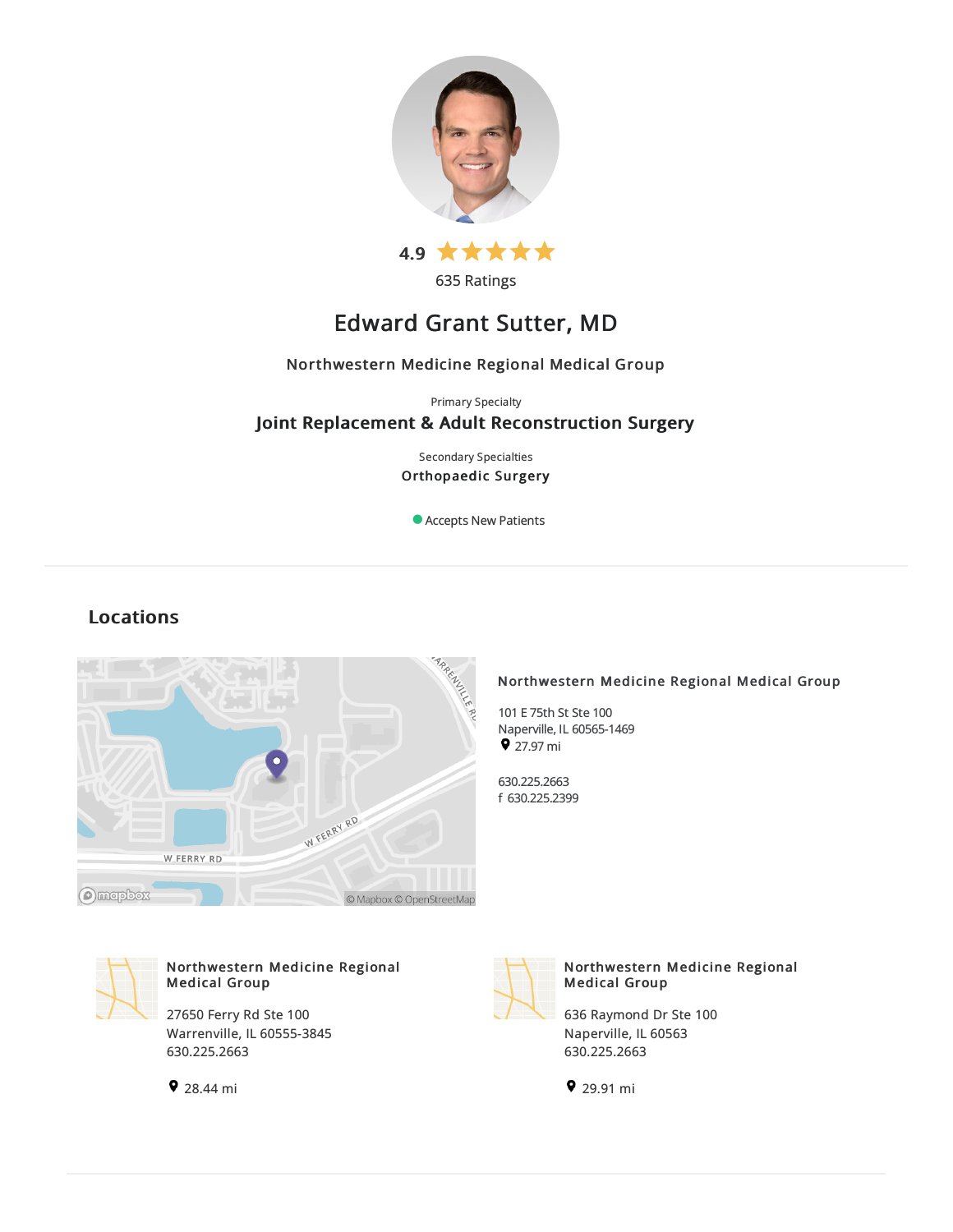# Insurance Accepted

Insurance plans are subject to change. View [insurance](https://www.nm.org/patients-and-visitors/billing-and-insurance/insurance-information/accepted-insurance-plans) plans accepted at each hospital and by each NMHC physician group.

# Practice Groups and Affiliations

| <b>Medical Group</b>       | Northwestern Medicine Regional Medical Group  |
|----------------------------|-----------------------------------------------|
| <b>Physician Category</b>  | Northwestern Medicine Physician Network       |
|                            | Northwestern Medicine Regional Medical Group  |
| <b>On Medical Staff At</b> | <b>Central DuPage Hospital</b>                |
|                            | <b>Delnor Hospital</b>                        |
|                            | Northwestern Medicine Surgery Center          |
|                            |                                               |
| <b>Education</b>           |                                               |
| <b>Medical Education</b>   | MD, Duke University School of Medicine - 2013 |
| Residency                  | Duke University Hospital - 2018               |
| Fellowship                 | Rush University Medical Center - 2019         |

# Board Certifications

American Board of Orthopaedic Surgery - Orthopaedic Surgery (Certified)

# Practice Focus Areas

Hip Replacement Surgery Joint Replacement Surgery Knee Replacement Surgery Prosthetic Device Infections Revision Joint Replacement Surgery Minimally Invasive Joint Replacement **Osteoarthritis** Partial Knee Replacement

# Ratings & Reviews

At Northwestern Medicine, our patient's feedback is important to us. While different care providers have their own unique strengths, we strive to be as transparent as possible with our quality of care. Read more

# Care Provider Ratings

Overall rating

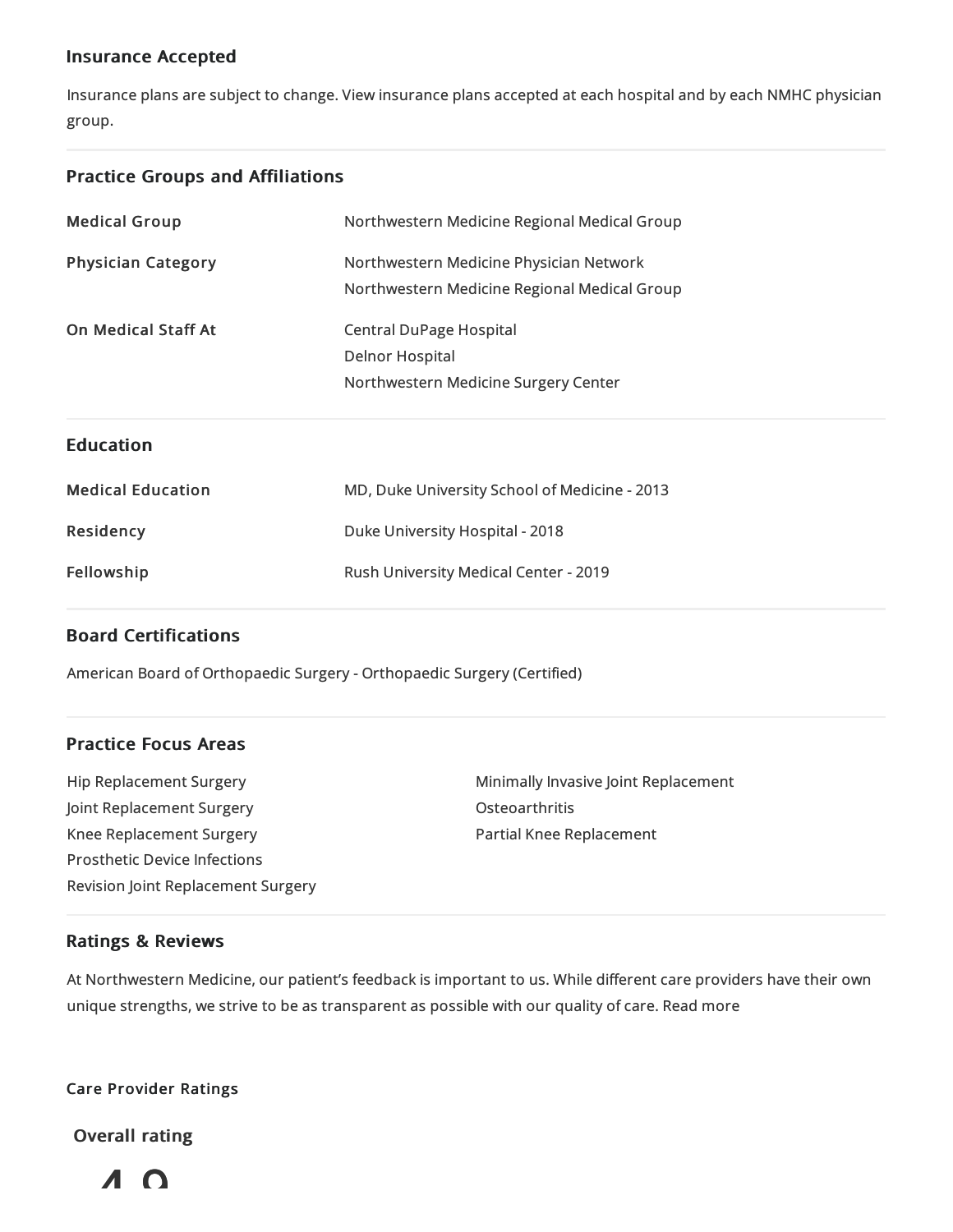

#### Reviews From Patients 297 Reviews

AUGUST 312021

Knowledgeable & informative

#### **AUGUST 30 2021**

Hes the best explained what needed to happen and explained his plan and executed with precision and Im excited and impressed with his work thus far.

#### AUGUST 302021

He takes his time and explains everything to you in language you can understand without using just medical terms

# AUGUST 302021

# Good doctor

### AUGUST 29 2021

Dr. Sutter was very professional and sought to render a service to my complete satisfaction

### AUGUST 282021

Professional He explained my situation to my understanding I was able to ask many questions and didnt feel he was rushing to leave the appointment

#### AUGUST 282021

Dr Sutter is Ëœon top of his game, and & have every confidence in his diagnosis & care.

### AUGUST 272021

He is so good at putting me at ease when preparing snd getting knee injections

# AUGUST 272021

He immediately figured out what my issue was and provided me with reassurance and all the facts and recommendations for recovery.

#### AUGUST 232021

He starts at the bottom and I works up accordingly

### AUGUST 232021

A very caring person with great bedside manner. He always takes time to answer any questions. He also called me when I was having problems after surgery at home. He made the call not his assistant!!

#### AUGUST 132021

Today he is my guardian angel. When I got there my leg was so painful and after the injection it made a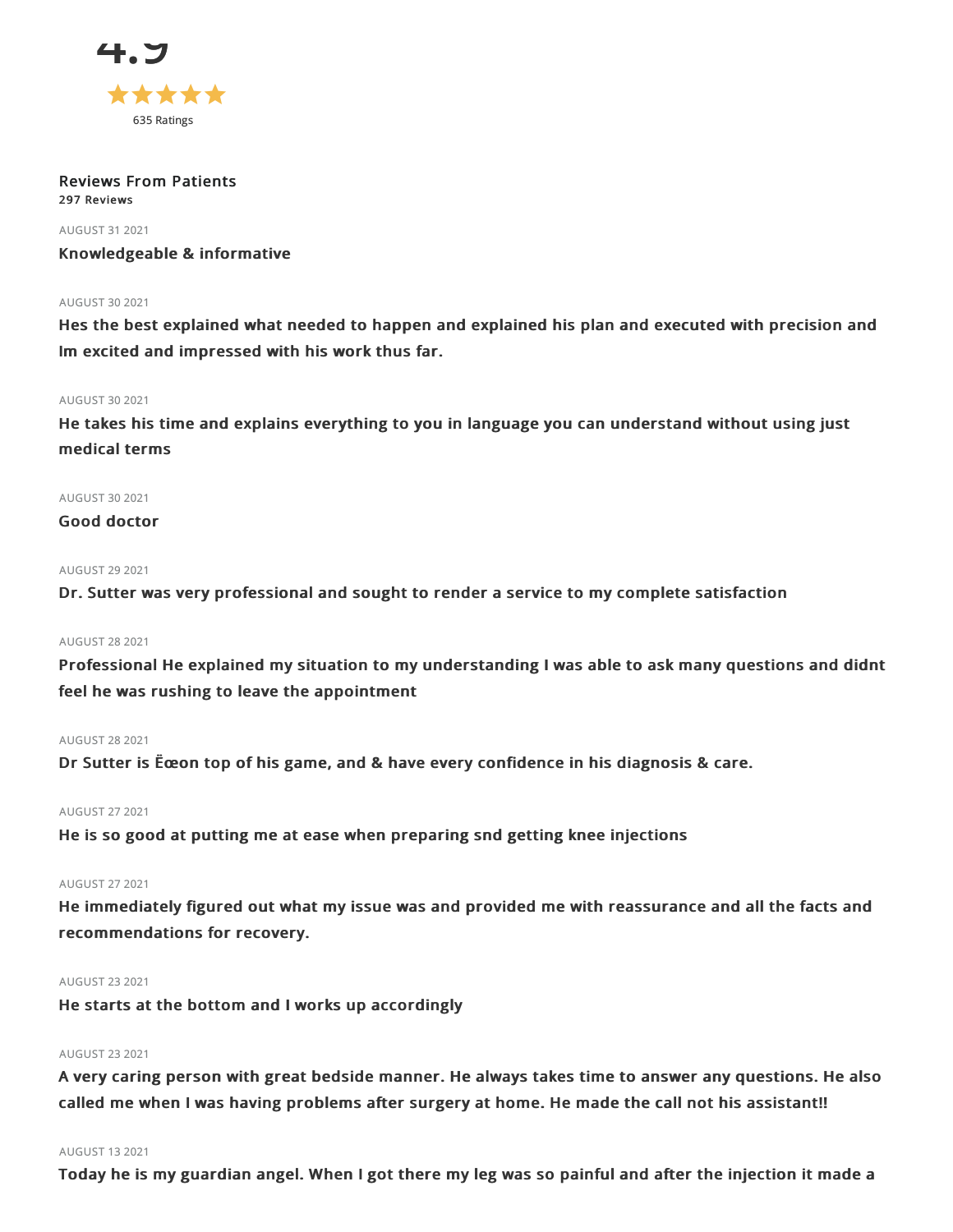# huge difference.

#### AUGUST 92021

# Great visit

#### AUGUST 72021

Best bedside manner! Makes you feel so at ease!

#### AUGUST 62021

He seems very thorough, hes very personable and explains things clearly

#### AUGUST 62021

Dr. Sutter explained everything well, answered all questions, took his time, was friendly, professional, and very caring.

### AUGUST 22021

Thorough and professional. Explained his diagnosis, outlined my options and answered all my questions

#### AUGUST 22021

Dr Sutter was aware of all my needs and knew how to address them.

### JULY 262021

Thorough, listened to me, felt he knew what to do.

#### JULY 262021

He is very easy to talk to and knows what hes talking about!

#### JULY 252021

He is very knowledgeable and shares his knowledge! He explains the procedure and what to expect! Very personable and approachable

#### JULY 232021

He is a good explainer and a good listener

#### JULY 20 2021

He shows that he really cares about his patients

#### JULY 192021

He was personable, knowledgable and seemed interested in my well being.

### JULY 192021

Explained things well. Felt he was extremely honest. Appreciated he was giving me options and allowed me to take ownership of my health.

### JULY 162021

This was my second knee surgery performed by Dr. Sutter. I cant say enough about how much he has made both experiences so positive for me. I feel that he not only was concerned about my physical well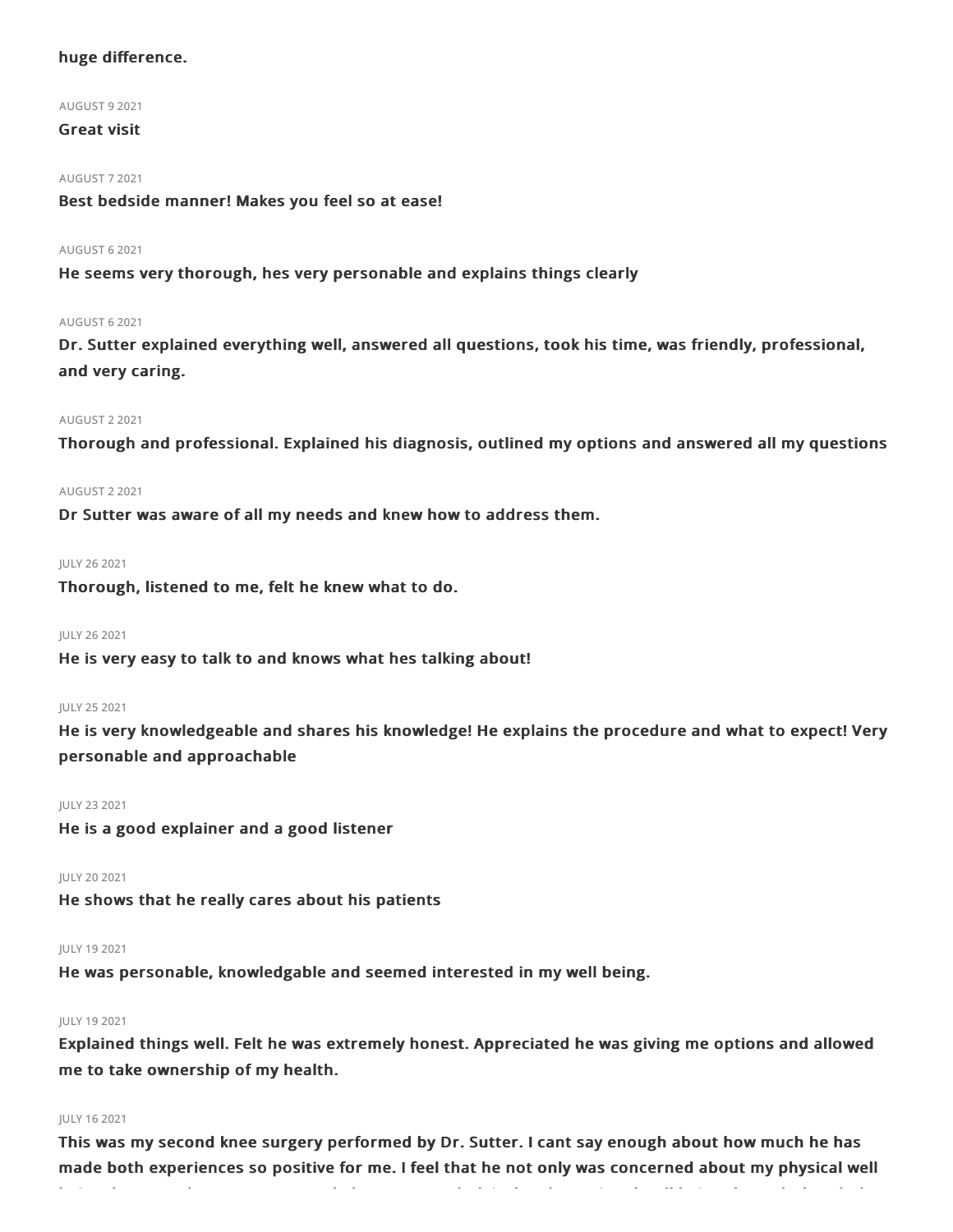being, but was also very concerned about my psycholgical and emotional well being through the whole process. He has really given me my life back! I would recommend him to anyone!

### JULY 162021

Reviewed my testing, listened and then moved forward with a health plan. I need that in my current situation.

#### JULY 162021

He is very nice& answered all my concerns & he takes time to listen

#### JULY 152021

He is the best. I would absolutely recommend Dr. Sutter as one of the best. I respect his opinion and value his care.

#### JULY 132021

Hes thoughtful and kind!

### JULY 122021

He laid put the options and wasnt pushing surgery

#### JULY 82021

The surgery he did on my hip was fantastic. I had it done a year ago and haven't had any problems with my hip. The pain is gone and I'm able to do the things I used to do before I fell. He has a great personality and he answered any questions I had in a way that I could understand.

#### JULY 72021

Professional and courteous provision of medical care and great result

### JULY 62021

I went to Dr Sutter with issues from a 2 1/2 year knee replacement (not done with anyone from Northwestern). He is kind, helpful, and eager to help find the solution to your problem. Wish I would of found him 3 years ago!!! I fell so much better and its only been three weeks. His team is awesome .

#### JULY 22021

He is my miracle doctor. He made my surgery possible when it seemed as if it might not or could not happen. He really cares about his patients. He took every possible measure to ensure a good outcome. His ethics are so important to him. Im now walking again with my new hip even sooner than anyone could have expected & I can have a life

#### JULY 12021

The doctor is professional. He listens and answers all questions.

#### JUNE 262021

Very easy to talk to and he gives a lot of information

# JUNE 252021

Professional expertise and follow up care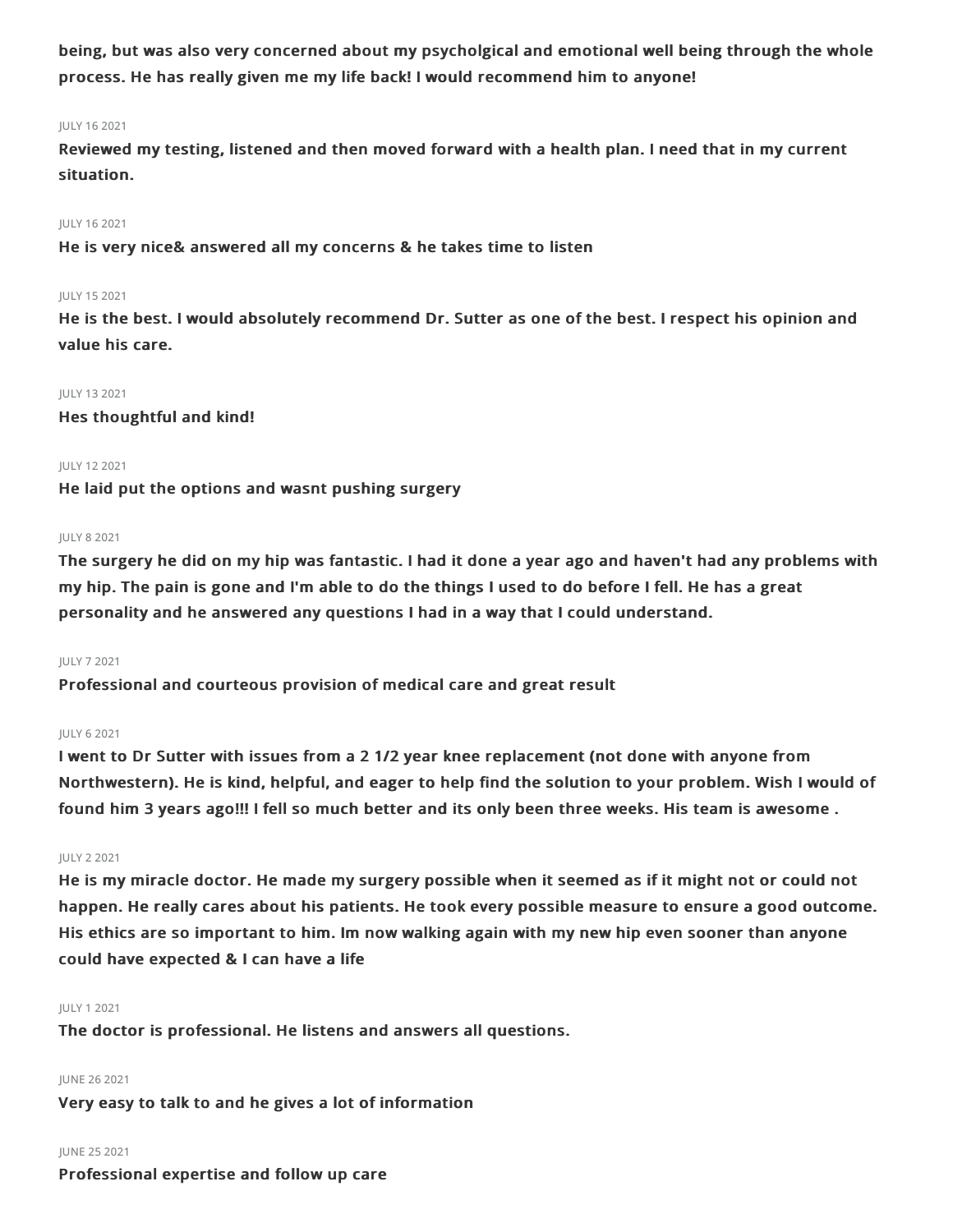#### JUNE 242021

# Informative, kind caring and shows concern for people.

#### JUNE 242021

Caring and knowledgeable Dr

### JUNE 232021

Took his time explaining and did not talk down to me

JUNE 232021

He listens provides options and instills confidence.

JUNE 212021

I felt taken care of

#### JUNE 182021

Very professional and thoughtful!

#### JUNE 182021

I never feel rushed. He explains whats happening with you, he seems very caring and if you have any procedure done he explains as he is going along and is gentle as possible with it I feel.

#### JUNE 172021

Listens to patient

#### JUNE 142021

Listens to patient and address concerns

JUNE 142021

Dr Sutter is a talented and caring surgeon. I am very satisfied with my TKA results.

JUNE 112021

#### Very nice Dr

JUNE 112021

# Knowledge and listens

#### JUNE 82021

He was able to help eliminate my pain in the first visit. He was the most knowledgeable doctor I had seen for my issue. He was easy to understand and quick to provide the help I needed. Thank you, Dr. Sutter!!!!!

#### JUNE 72021

Very on point, awaits your your answers patiently, and asks for your help to figure out how to best proceed.

#### JUNE 72021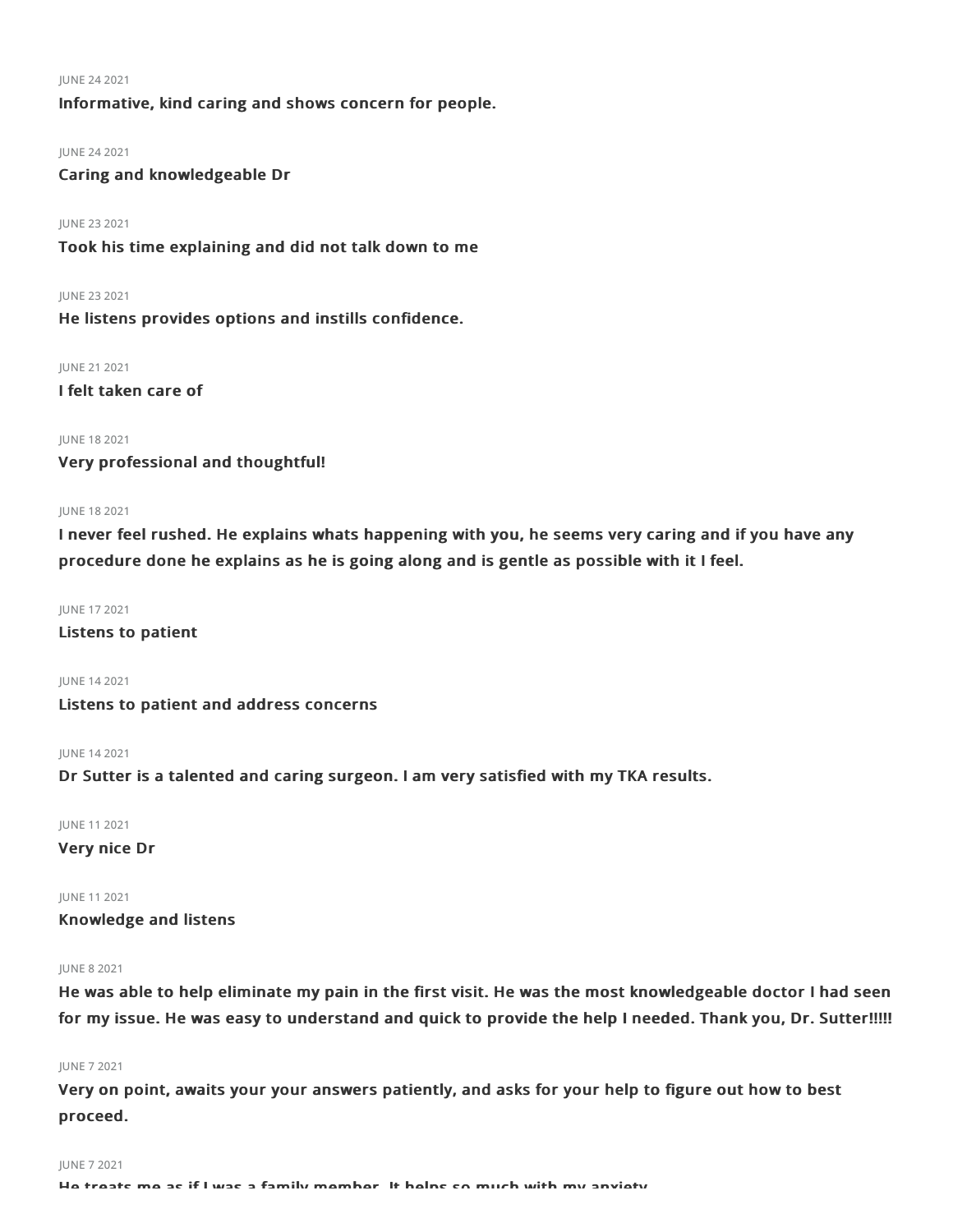He treats me as if I was a family member. It helps so much with my anxiety

#### JUNE 52021

He has a wonderful willingness to make his patients comfortable in his presence.

#### JUNE 32021

He's very professional but you can tell that he really cares for his patients.

#### MAY 28 2021

Thorough examination, excellent education/explanation, compassionate care.

### MAY 28 2021

Professional and caring

#### MAY 28 2021

Knowledgable and communicates well. Kind and understanding.

#### MAY 27 2021

Dr Sutter is a excellent Doctor if it wasnt for him I couldve lost my leg there was a lot of infection in the knee and he spent several hours cleaning it out. Now after the surgery ( 2 weeks) I am doing better than I have in 2 years. I know I will have a full recovery thanks to Dr Sutter. Also you have a wonderful staff Beth and others were great and very helpful throughout everything.

#### MAY 24 2021

He's a great doctor and is extremely knowledgeable and explains things well! I've really enjoyed having him as my doctor!

MAY 24 2021 Always have good results

#### MAY 21 2021

Very nice and he knows what the problem and very helpful

#### MAY 21 2021

Personable caring upbeat professional

#### MAY 21 2021

Dr. Sutter was straight forward before my surgery, telling me what it was they were going to do. When I went to my follow-up he took the time to show me my xray and explain how walking without a walker could do further damage to my hip and possible leave me with decreased strength in the hip for the rest of my life. He was professional and seemed genuinely concerned.

#### MAY 20 2021

Great communication skills, explained in detail what needed to be done. Took time to listen

#### MAY 20 2021

Dr was very kind and made me feel comfortable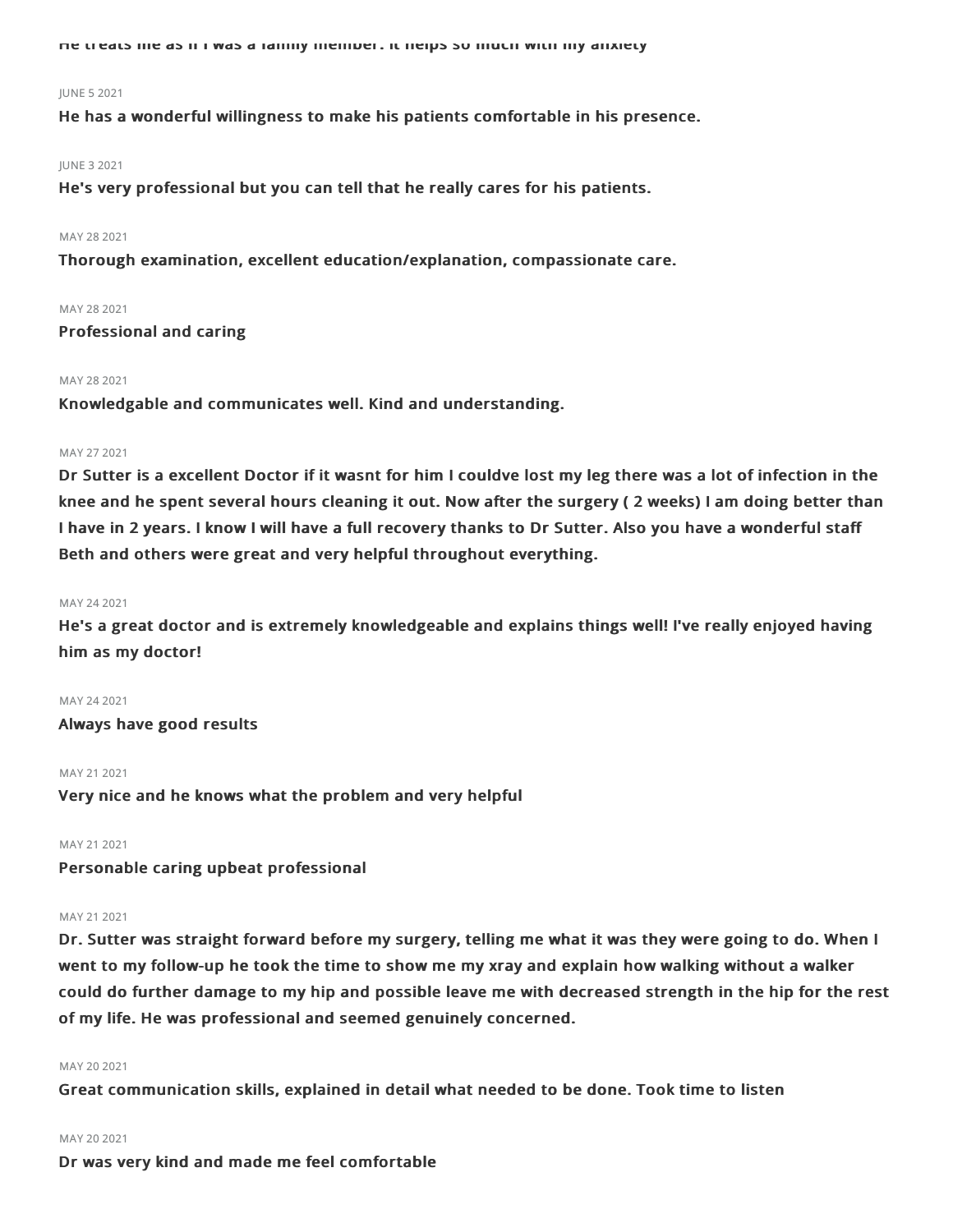MAY 182021

Was very thorough and laid out my options in a very clear way.

MAY 182021

Dr. Sutter was very nice and answered all questions.

#### MAY 182021

Dr Sutter was prompt listed to my concerns and gave me options for my care. I would highly recommend him.

MAY 172021 Very thorough!

MAY 172021 Honest Doctor. Not easy to Find.

MAY 142021

Very personable and knowledgeable

MAY 142021

knowledgeable, problem solver, good listener, skilled

MAY 132021

Hes great and a really excellent doctor!

### MAY 122021

Was very attractive during my initial visit, and was prepare to recommend options on possible treatment.

MAY 122021

Very personable, ready to listen and help with the issues I had.

MAY 122021

Hes great

MAY 42021 He zeroed in on my problem and treated it promptly and with minimal pain.

APRIL 29 2021

Very professional & though. Great bedside manner

APRIL292021 Good communication skills, friendly and knowledgeable!

APRIL282021 Friendly and professional.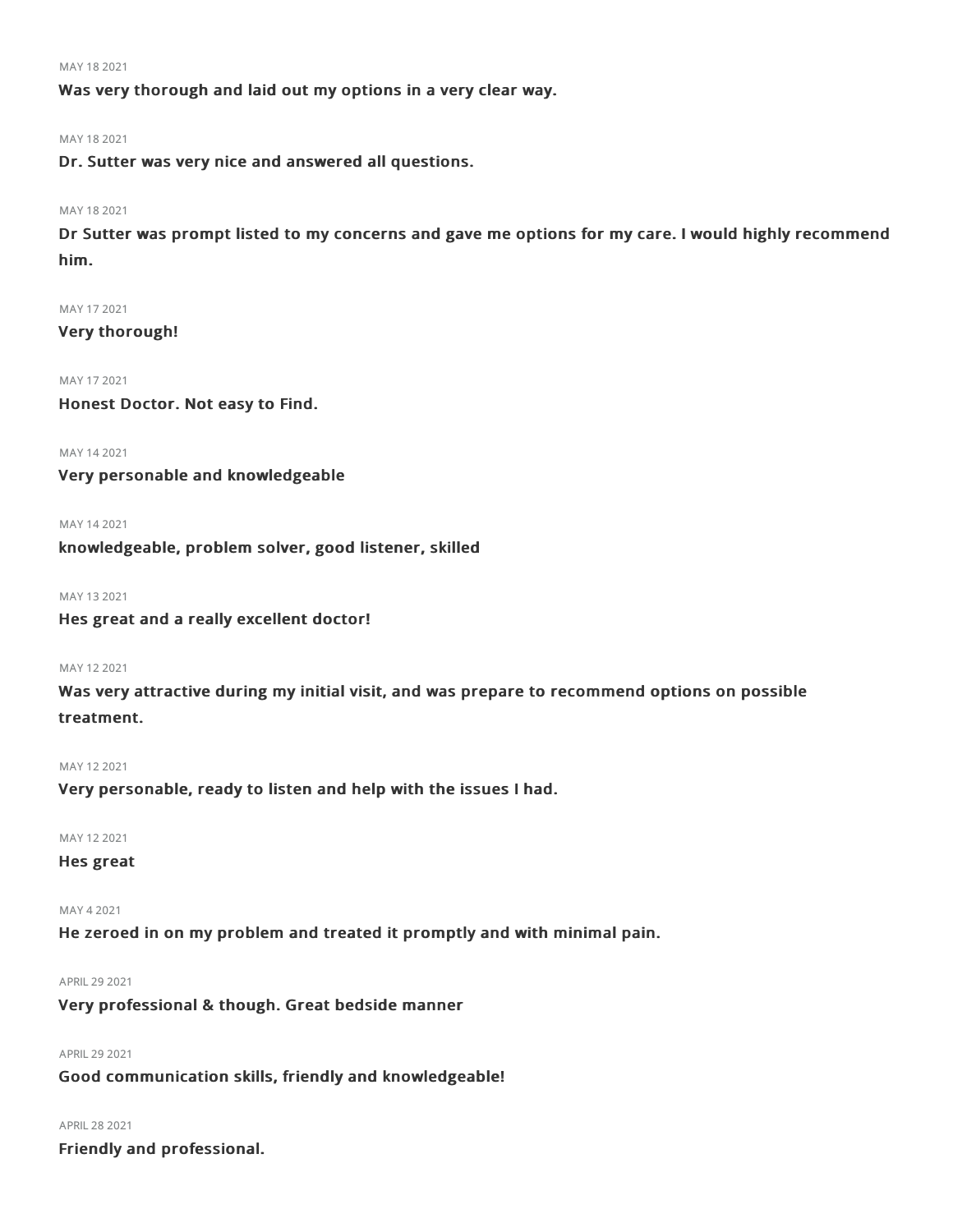#### APRIL262021

He treats me as though I am his one and only patient. His professionalism is just as well as his courteous manner.

#### APRIL262021

He answered my questions satisfactorily and conducted my diagnosis very thoroughly.

### APRIL222021

Explained all options very well and made me part of the decision for treatment...

#### APRIL222021

Dr. Sutter is great. I walk as if I never had a hip replacement. Highly recommend him!

#### APRIL202021

My first and only visit with Dr. Sutter. Impressed with credentials and what he had to say.

#### APRIL 19 2021

He is very knowledgeable, extremely patient oriented, explains everything clearly, and explains treatment options.

#### APRIL 19 2021

He is extremely skilled and professional. He has good insight and I am able to get appointments scheduled with him easily.

#### APRIL 19 2021

Best doctor I've ever had

APRIL 16 2021 Personal informative

APRIL 16 2021

Hes very caring and finds out the answer to the problem ! Hes great!

APRIL 15 2021

Honest , carrying doctor.

#### APRIL142021

He listens carefully, tells you the reasons for his recommended treatment, and follows up carefully.

#### APRIL142021

Dr Sutter is an excellent surgeon and explained my knee condition and treatment to me so I could decide whether it was appropriate to have my knee replaced. He is easy to talk to and has a caring attitude

# APRIL 9 2021

Very professional & concurrently professionally informative.

APRIL92021